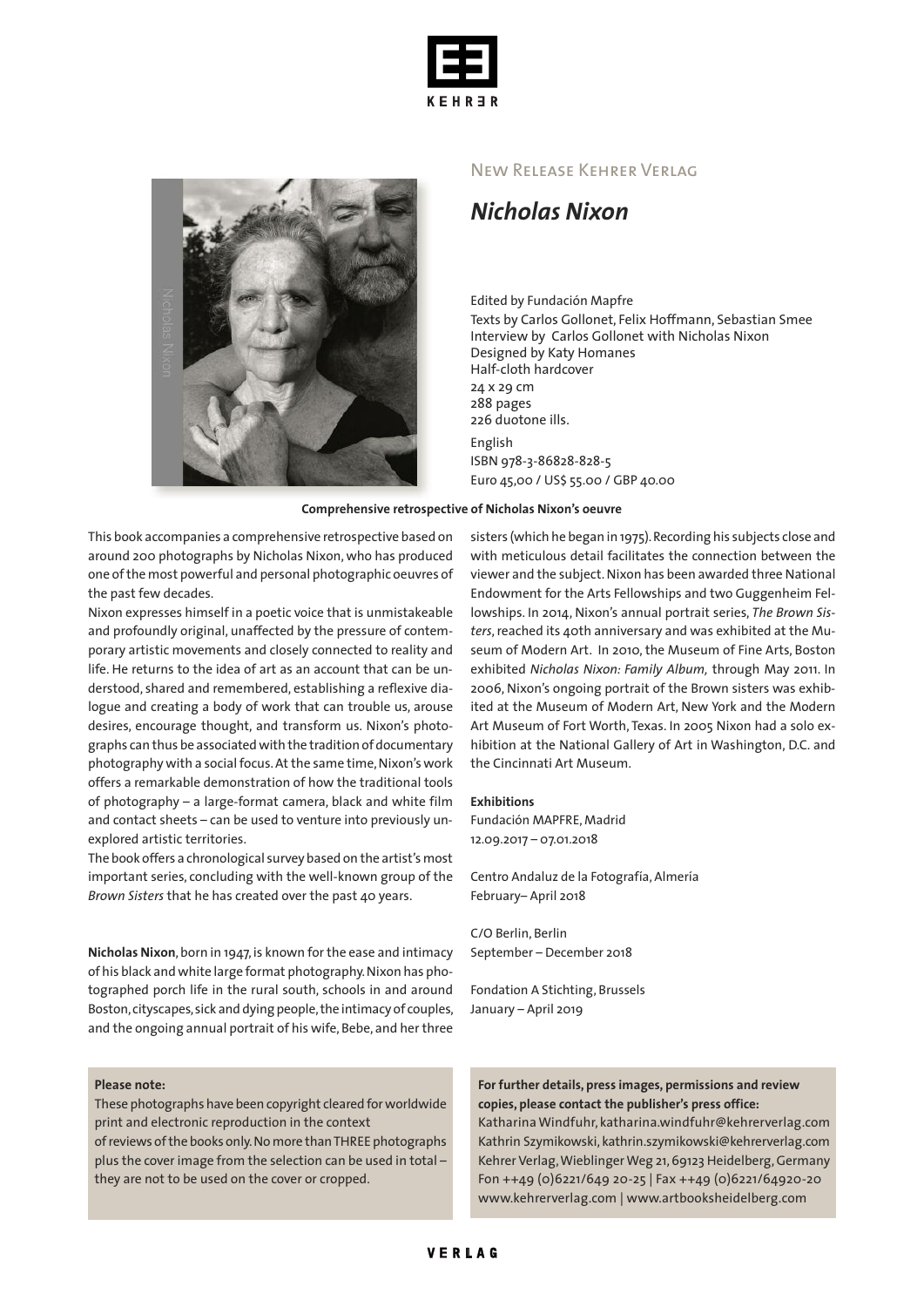

# **Press Images**



1\_View of Battery Plaza, New York City,1975 ©Nicholas Nixon. Courtesy Fraenkel Gallery, San Francisco



2\_View of Washington Street, Boston, 2008 ©Nicholas Nixon. Courtesy Fraenkel Gallery, San Francisco



3\_Plant City, Florida,1982 ©Nicholas Nixon. Courtesy Fraenkel Gallery, San Francisco



4\_Hyde Park Avenue, Boston,1982 ©Nicholas Nixon. Courtesy Fraenkel Gallery, San Francisco



5\_F.K., Boston,1984 ©Nicholas Nixon. Courtesy Fraenkel Gallery, San Francisco



6\_Dr. Robert Sappenfield with his son Bob,Dorchester,1988 ©Nicholas Nixon. Courtesy Fraenkel Gallery, San Francisco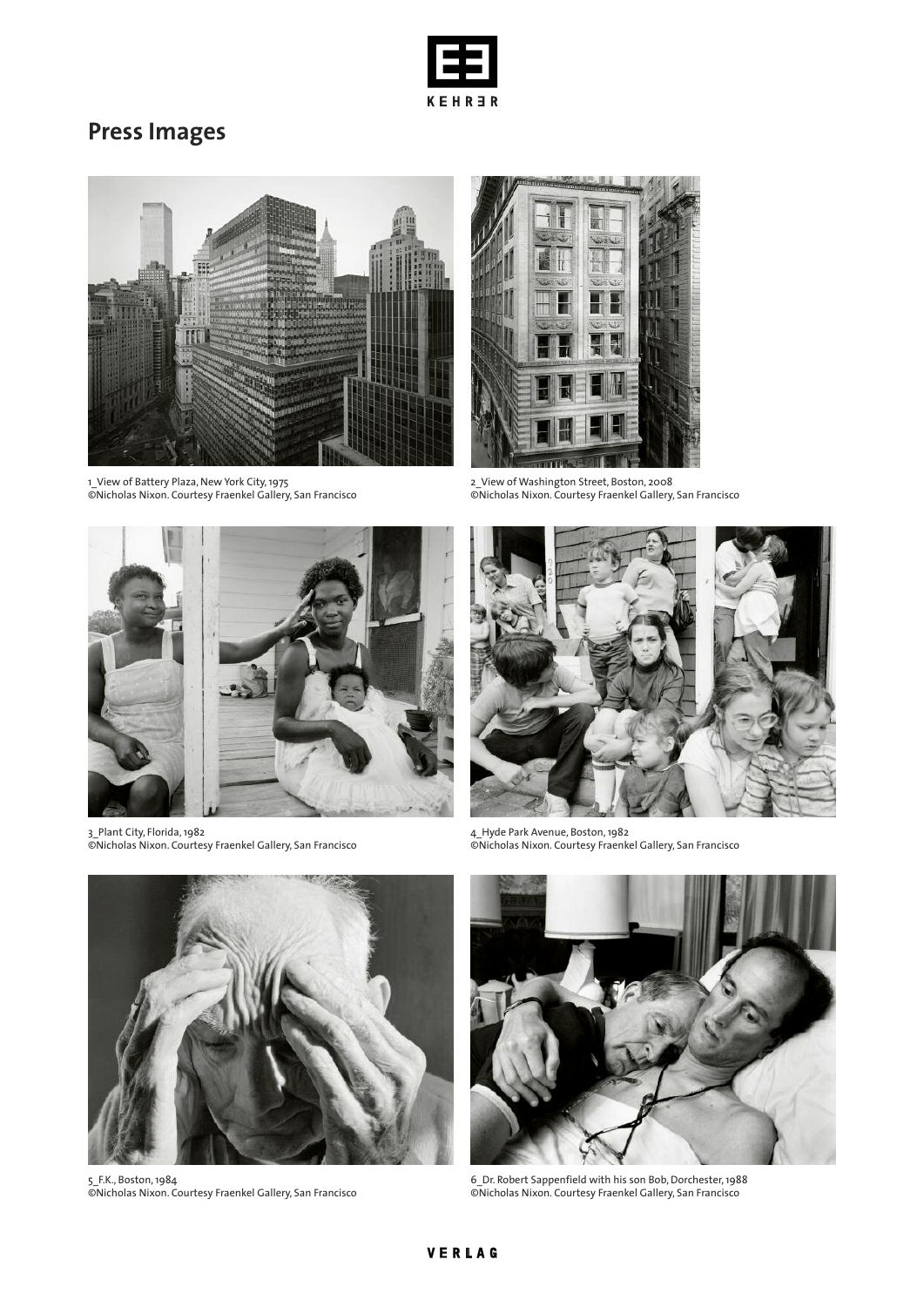



7\_J.A., E.A.,Dorchester, Massachusetts, 2001 ©Nicholas Nixon. Courtesy Fraenkel Gallery, San Francisco



8\_John Royston, Easton, Massachusetts, 2006 ©Nicholas Nixon. Courtesy Fraenkel Gallery, San Francisco



9\_I.T., Saugus, Massachusetts 2012 ©Nicholas Nixon. Courtesy Fraenkel Gallery, San Francisco



10\_Our Bedroom Curtain, Brookline, 2017 ©Nicholas Nixon. Courtesy Fraenkel Gallery, San Francisco



11\_Clementine and Bebe, Cambridge,1986 ©Nicholas Nixon. Courtesy Fraenkel Gallery, San Francisco



12\_Sam, Cambridge,1991 ©Nicholas Nixon. Courtesy Fraenkel Gallery, San Francisco

# VERLAG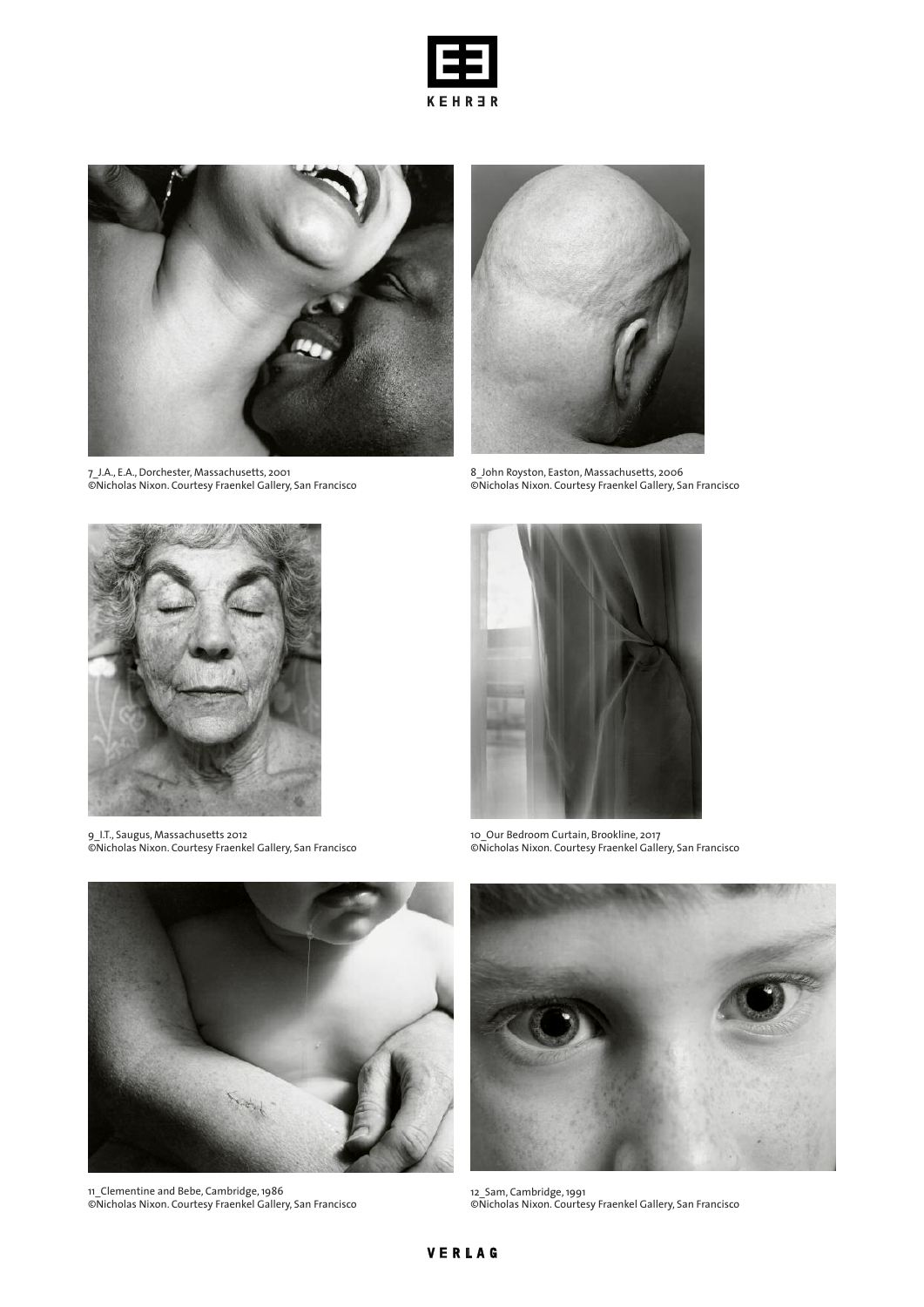



13\_Bebe, Lexington,1997 Colecciones Fundación MAPFRE FM002501 ©Nicholas Nixon. Courtesy Fraenkel Gallery, San Francisco



15\_Self, Brookline, 2008 ©Nicholas Nixon. Courtesy Fraenkel Gallery, San Francisco



14\_Bebe and I, Savignac de Miremont, France, 2011 ©Nicholas Nixon. Courtesy Fraenkel Gallery, San Francisco



16\_Bebe and I, Savignac de Miremont, France, 2011 ©Nicholas Nixon. Courtesy Fraenkel Gallery, San Francisco



17\_The Brown Sisters,1975 ©Nicholas Nixon. Courtesy Fraenkel Gallery, San Francisco



12\_The Brown Sisters,1995 ©Nicholas Nixon. Courtesy Fraenkel Gallery, San Francisco